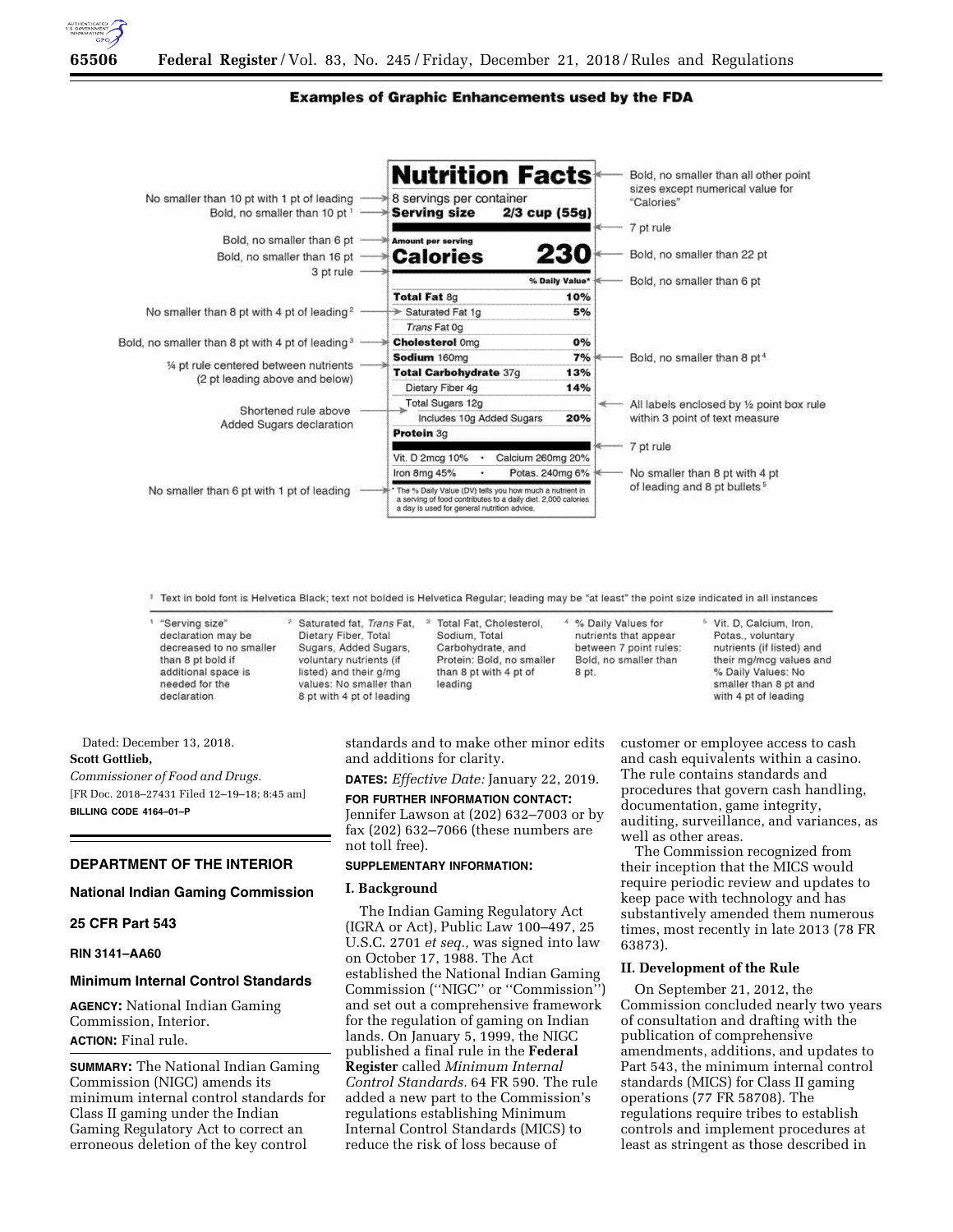this part to maintain the integrity of the gaming operation. In late 2013, the Commission published a final rule, adding kiosk drop, count, fill, and surveillance standards to Part 543 (78 FR 63873).

Now, the Commission is finalizing additional revisions, largely technical in nature, that are meant to correct earlier editing oversights and to better clarify the intent of the provisions. The proposed rule was published June 8, 2018 (83 FR 26620), and the comment period expired July 9, 2018.

# **III. Review of Public Comments**

NIGC received the following comments in response to the proposed rule:

*Comment:* One commenter recommended requiring an inventory under § 543.10(e) if a table is open going into the next gaming day.

*Response:* The standard requires a count at the end of each shift and the Commission notes that the majority of operations have shifts that coincide with their gaming days. Tribes have the option of requiring an additional count where a shift crosses over from one gaming day to the next.

*Comment:* One commenter argued that it is too burdensome to require a supervisor to count the table inventory in § 543.10(e).

*Response:* Since its inception, § 543.10(e) has required a supervisor to count the table inventory. The rule now also requires a supervisor to count the main card room bank.

*Comment:* One commenter believed that the amendments eliminated kiosks from § 543.17(j).

*Response:* The kiosk provisions remain in the regulations and can be found at §§ 543.17(i) (Kiosk count standards) and (j)(9): ''Controls must be established and procedures implemented to safeguard the use, access, and security of keys for kiosks.''

*Comment:* Two commenters expressed concern that § 543.17(j)(4), which requires the key holder to be independent of those conducting the drop, would prevent those responsible for drops from having access to the keys necessary to conduct them. One commenter specifically identified the need for security personnel's assistance in emergency drops as problematic under these regulations because the security department holds the keys.

*Response:* The term ''custody'' seems to have been confused with physical use of the key. Typically, security personnel are not used as drop agents: they only accompany the drop team as they remove Financial Instrument Storage Components. Occasionally, operations

allow card tables to be dropped by a security agent and the shift supervisor.

Custody involves more than just physical custody (*i.e.,* stored in security room or other area controlled by security), and includes logical custody (*i.e.,* I.T. controls of lock box). Additionally, the complete inventory records for the keys should be kept with accounting department.

A separation of duties must be established for granting or limiting access to the keys, custody of the keys, and recordkeeping duties for the keys. Each operation is unique and, to maintain independence, security should either be precluded from acting as drop team agents or have limited control over the keys.

*Comment:* One commenter requested clarification on  $\S 543.17(j)(7)$ , particularly whether it is intended to address emergency drop situations requiring immediate access.

*Response:* The standard is meant to address emergency drop situations. Use of the keys outside the scheduled time for use includes an emergency drop. Other times can include, but are not limited to, inventory or replacement. The standard is intended to ensure security of the box contents and require proper authorization to issue of keys outside of the scheduled count.

*Comment:* One commenter asked whether § 543.17(j)(8) applies to manually-controlled key boxes, electronic boxes, or both, and whether removal of the player interface drop and count will need to meet requirements set forth for regularly scheduled drop and count (*e.g.* § 543.17(e)(4)) in addition to these requirements.

*Response:* The standard applies to computerized, electronic, and alternative key systems. A manual key system does not have an override key. In the event of power loss or other issue, the emergency manual keys allow access to the key box. These keys should be secured by other means and only accessed in an emergency.

The removal of a financial instrument can occur during a regularly scheduled drop or an emergency drop. Standards are provided for each situation and the operation should determine which are appropriate to follow based on the circumstances.

*Comment:* One Commenter asked whether § 543.17(j)(8)(i) also applies to financial instrument storage components and drop boxes.

*Response:* It does not. The standard applies to emergency manual keys. The standard later states at § 543.17(j)(8)(iii) that if the player interface drop and count keys are not accessed, then only two agents are required: Those are the

keys used for the financial instrument storage components and drop boxes.

*Comment:* One commenter expressed a general concern that overly burdensome key controls lead to delay, customer frustration and inefficiency of the gaming operation and noted the need for balance between security and functionality.

*Response:* The Commission agrees and believes it has done its best to strike a proper balance between protection of tribal assets and efficiency. These standards are consistent with those of other jurisdictions, but also allow some flexibility. Tribes and operation management must establish controls and implement procedures to best fit their needs and manage risks specific to their operations.

*Comment:* One commenter believes  $§ 543.17(j)(6)$  is in conflict with § 543.17(d)(4) and the entire key control process needs further clarification.

*Response:* Without further discussion, it is unclear what conflict the commenter sees. The Commission believes the provisions can be read harmoniously. Section 543.17(j)(6) restricts access to drop box release keys to the count team and authorized agents.

Section 543.17(j)(7) requires anyone using the keys outside of the scheduled drop and count time to be authorized thereby becoming an authorized agent under (j)(6))—and documented. This allows for an emergency drop to be conducted by authorized agents so the drop team does not need to be called.

Section 543.17 (d)(4) requires drop boxes to be removed only at the time previously designated by the gaming operation and reported to the TGRA, but it specifically allows for emergency drops, which require surveillance and TGRA to be notified.

### **IV. Regulatory Matters**

### *Regulatory Flexibility Act*

The rule will not have a significant impact on a substantial number of small entities as defined under the Regulatory Flexibility Act, 5 U.S.C. 601, *et seq.*  Moreover, Indian Tribes are not considered to be small entities for the purposes of the Regulatory Flexibility Act.

## *Small Business Regulatory Enforcement Fairness Act*

The rule is not a major rule under 5 U.S.C. 804(2), the Small Business Regulatory Enforcement Fairness Act. The rule does not have an effect on the economy of \$100 million or more. The rule will not cause a major increase in costs or prices for consumers, individual industries, Federal, State,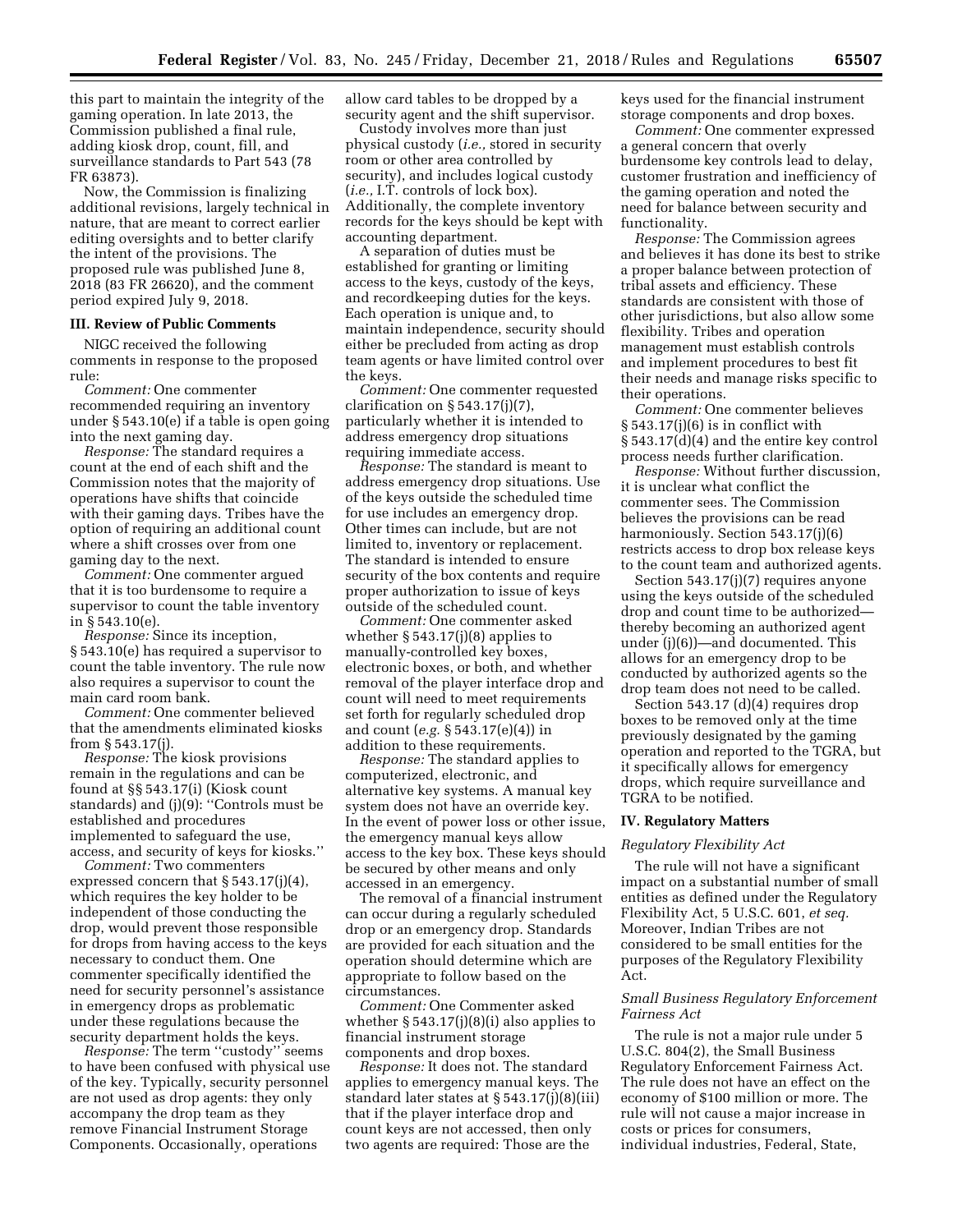local government agencies or geographic regions, nor will the proposed rule have a significant adverse effect on competition, employment, investment, productivity, innovation, or the ability of the enterprises, to compete with foreign based enterprises.

#### *Unfunded Mandate Reform Act*

The Commission, as an independent regulatory agency, is exempt from compliance with the Unfunded Mandates Reform Act, 2 U.S.C. 1502(1); 2 U.S.C. 658(1).

### *Takings*

In accordance with Executive Order 12630, the Commission has determined that the rule does not have significant takings implications. A takings implication assessment is not required.

#### *Civil Justice Reform*

In accordance with Executive Order 12988, the Commission has determined that the rule does not unduly burden the judicial system and meets the requirements of sections 3(a) and 3(b)(2) of the Order.

#### *National Environmental Policy Act*

The Commission has determined that the rule does not constitute a major federal action significantly affecting the quality of the human environment and that no detailed statement is required pursuant to the National Environmental Policy Act of 1969, 42 U.S.C. 4321, *et seq.* 

### *Paperwork Reduction Act*

The information collection requirements contained in this rule were previously approved by the Office of Management and Budget as required by 44 U.S.C. 3501, *et seq.,* and assigned OMB Control Number 3141–0009. The OMB control number expires on November 30, 2018.

### *Tribal Consultation*

The National Indian Gaming Commission is committed to fulfilling its tribal consultation obligations whether directed by statute or administrative action such as Executive Order (E.O.) 13175 (Consultation and Coordination with Indian Tribal Governments)—by adhering to the consultation framework described in its Consultation Policy published July 15, 2013. The NIGC's consultation policy specifies that it will consult with tribes on Commission Action with Tribal Implications, which is defined as: Any Commission regulation, rulemaking, policy, guidance, legislative proposal, or operational activity that may have a substantial direct effect on an Indian

tribe on matters including, but not limited to the ability of an Indian tribe to regulate its Indian gaming; an Indian tribe's formal relationship with the Commission; or the consideration of the Commission's trust responsibilities to Indian tribes.

The key control language proposed here is the most substantive of all the changes and was the subject of extensive consultation in 2012 (77 FR 58708). The language has not changed since initially adopted. It was inadvertently written over with the addition of kiosk controls in 2013, and this rule is to include the controls back into the regulations. The remaining changes are all technical in nature, correcting numbering and adding minor clarifications.

# **List of Subjects in 25 CFR Part 543**

Accounting, Administrative practice and procedure, Gambling, Indian— Indian lands, Reporting and recordkeeping requirements.

For the reasons discussed in the Preamble, the Commission amends 25 CFR part 543 as follows:

## **PART 543—MINIMUM INTERNAL CONTROL STANDARDS FOR CLASS II GAMING**

■ 1. The authority citation for part 543 continues to read as follows:

**Authority:** 25 U.S.C. 2702(2), 2706(b)(1–4), 2706(b)(10).

 $\blacksquare$  2. Amend § 543.10 by revising paragraph (e) to read as follows:

## **§ 543.10 What are the minimum internal control standards for card games?**

\* \* \* \* \* (e) *Standards for reconciliation of card room bank.* Two agents—one of whom must be a supervisory agent must independently count the main card room bank and table inventory at the end of each shift and record the following information:

- (1) Date;
- (2) Shift;
- (3) Table number (if applicable);
- (4) Amount by denomination;
- (5) Amount in total; and
- (6) Signatures of both agents.

\* \* \* \* \*

■ 3. Amend § 543.17 by revising paragraphs (d), (i)(4)(i), and (j) to read as follows:

# **§ 543.17 What are the minimum internal control standards for drop and count?**

\* \* \* \* \* (d) *Card game drop standards.*  Controls must be established and procedures implemented to ensure security of the drop process. Such controls must include the following:

(1) Surveillance must be notified when the drop is to begin so that surveillance may monitor the activities.

(2) At least two agents must be involved in the removal of the drop box, at least one of whom is independent of the card games department.

(3) Once the drop is started, it must continue until finished.

(4) All drop boxes may be removed only at the time previously designated by the gaming operation and reported to the TGRA. If an emergency drop is required, surveillance must be notified before the drop is conducted and the TGRA must be informed within a timeframe approved by the TGRA.

(5) At the end of each shift:

(i) All locked card game drop boxes must be removed from the tables by an agent independent of the card game shift being dropped;

(ii) For any tables opened during the shift, a separate drop box must be placed on each table, or a gaming operation may utilize a single drop box with separate openings and compartments for each shift; and

(iii) Card game drop boxes must be transported directly to the count room or other equivalently secure area by a minimum of two agents, at least one of whom is independent of the card game shift being dropped, until the count takes place.

(6) All tables that were not open during a shift and therefore not part of the drop must be documented.

(7) All card game drop boxes must be posted with a number corresponding to a permanent number on the gaming table and marked to indicate game, table number, and shift, if applicable.

- \* \* \* \* \* (i) \* \* \*
	- $(4) * * * *$

(i) The count of each box must be recorded in ink or other permanent form of recordation.

\* \* \* \* \* (j) *Controlled keys.* Controls must be established and procedures implemented to safeguard the use, access, and security of keys in accordance with the following:

(1) Each of the following requires a separate and unique key lock or alternative secure access method:

(i) Drop cabinet;

- (ii) Drop box release;
- (iii) Drop box content; and

(iv) Storage racks and carts used for the drop.

(2) Access to and return of keys or equivalents must be documented with the date, time, and signature or other